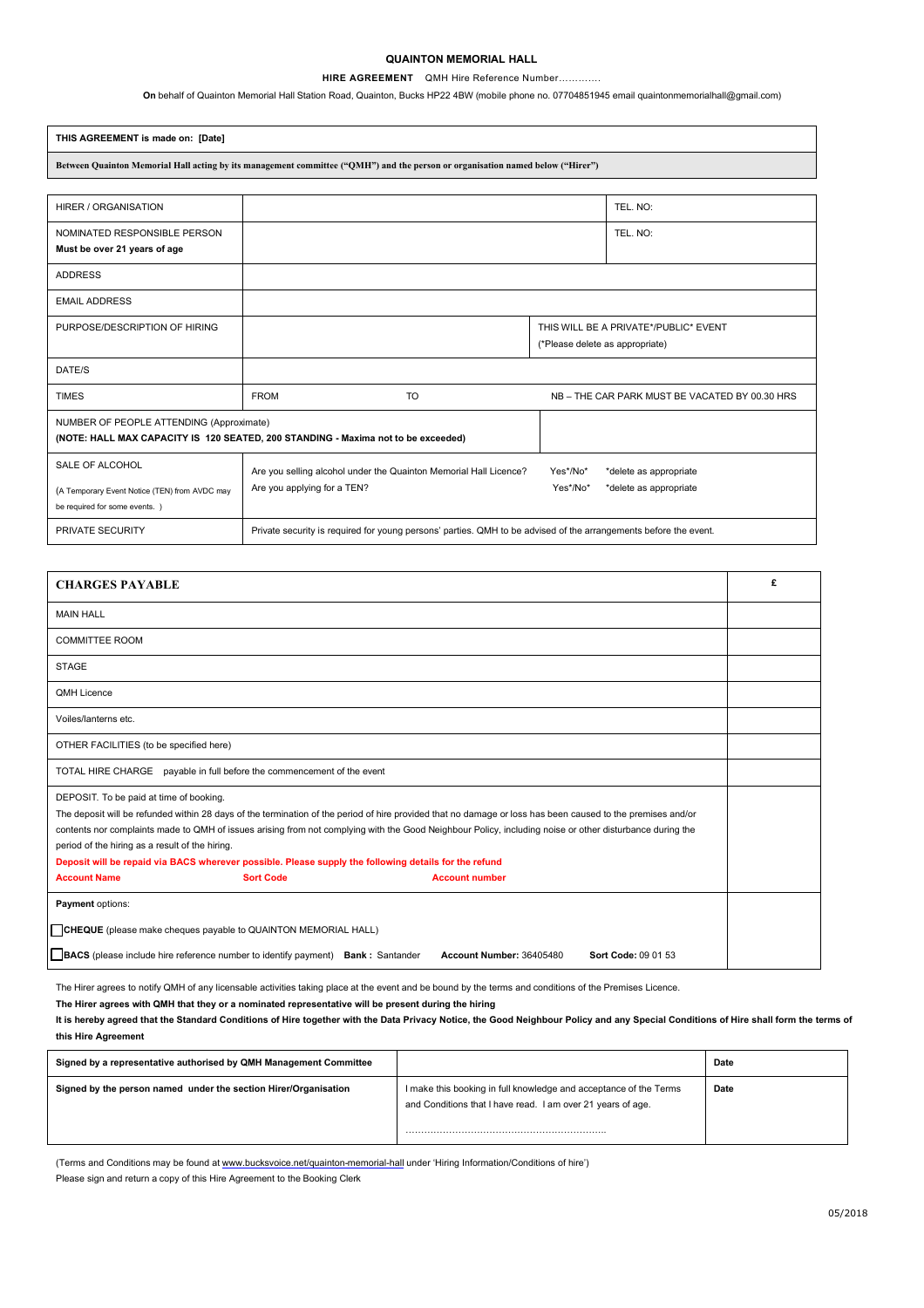## **TERMS AND CONDITIONS OF HIRE**

These standard conditions apply to all hirings of Quainton Memorial Hall.

### **Parties to the agreement**

Quainton Memorial Hall (registered charity number 300320), acting by its management committee known as Quainton Memorial Hall Management Committee (QMH), whose authorised representative is the Booking Clerk. The hirer/organisation identified in the Hire Agreement ("Hirer").

- 1. **Supervision** The Hirer, or the nominated responsible person, who must be aged 21 years or over, shall, during the period of the hiring, be present and be responsible for supervision of the premises, the fabric and the contents, their care, safety from damage however slight or change of any sort, and the behaviour of all persons using the premises, including proper supervision of car parking arrangements so as to avoid obstruction of the highway
- 2. **Use of Premises** The Hirer shall not use the premises (defined as the hall building and its carpark) for any purpose other than that described in the Hire Agreement and shall not sub-hire or use the premises or allow the premises to be used for any unlawful purpose or in any unlawful way nor do anything or bring onto the premises anything which may endanger the same or render invalid any insurance policies in respect thereof nor allow the consumption of alcohol thereon without written permission.
- 3. **Gaming, Betting and Lotteries** The Hirer shall ensure that nothing is done on or in relation to the premises in contravention of the law relating to gaming, betting and lotteries.
- 4. **Licences** The Hirer shall ensure that the appropriate Premises Licence is in place if any regulated entertainment and licensable activities will take place. Such activities include the performance of plays; the exhibition of films; indoor sporting events; boxing or wrestling entertainment; the performance of live music; the playing of recorded music; the performance of dance; making music; dancing; entertainment similar to those above; the provision of hot food/drink after 11pm; the sale of alcohol. QMH does not have a licence with the Performing Rights Society for the performance of copyright music.
- 5. **Public Safety Compliance** the Hirer shall comply with all conditions and regulations made in respect of the premises by the Fire Authority, Local Authority, the Licensing Authority or otherwise, particularly in connection with any event which constitutes regulated entertainment, at which alcohol is sold or provided or which is attended by children.
- 6. **Means of Escape** the Hirer shall check the following items
	- All fire exits are unlocked and panic bolts/handles are in good working order.
	- That all escape routes are free of obstruction and can be safely used.
	- That any fire doors are not wedged open.
	- That exit signs are visible
	- That there are no obvious fire hazards on the premises

## 7. **Outbreaks of Fire** The Hirer acknowledges that they have read the attached sheet 'Action in the Event of a Fire' detailing:

- The action to be taken in event of fire. This includes calling the Fire Brigade and evacuating the hall.
	- The location and use of fire equipment.

The Fire Brigade shall be called to any outbreak of fire, however slight, and details thereof shall be given to QMH.

- 8. **Health and Hygiene** The Hirer is responsible for ensuring any food provided is safe
- 9. **Smoking** The Hirer shall ensure that there is no smoking in the building. Smoking outside the building is not permitted within 2 metres of the exit doors. Any person who breaches this provision shall be asked to leave the premises.
- 10. **Electrical Appliance Safety** The Hirer shall ensure that any electrical appliances brought by them to the premises and used there shall be safe, in good working order, and used in a safe manner
- 11. **Indemnity and Insurance** The Hirer shall indemnify and keep indemnified each member of QMH management committee and QMH's employees, volunteers, agents and invitees against
	- the cost of repair of any damage done to any part of the premises including the curtilage thereof or the contents of the premises
	- all claims, losses, damages and costs in respect of damage or loss of property or injury to persons arising as a result of the use of the premises (including the storage of equipment) by the Hirer, and
	- all claims, losses, damages and costs suffered or incurred as a result of any nuisance caused to a third party as a result of the use of the premises by the Hirer.

The Hirer is responsible for taking out adequate insurance to insure the Hirer and members of the Hirer's organisation and invitees against the Hirer's liability and all claims arising as a result of the hire and on demand shall produce the policy and current receipt or other evidence of cover to QMH.

12. **Accidents and Dangerous Occurrences** The Hirer must report all accidents involving injury to the public to QMH as soon as possible, but in any event within 7 days. Certain types of accident or injury must be reported on a special form to the local authority. QMH will provide a copy of the form on request and give assistance in completing it. This is in accordance with the Reporting of Injuries, Diseases and Dangerous Occurrences Regulations 1995 (RIDDOR). The Incident Contact Centre can be contacted as follows – Telephone 0845 3009923, Fax 0845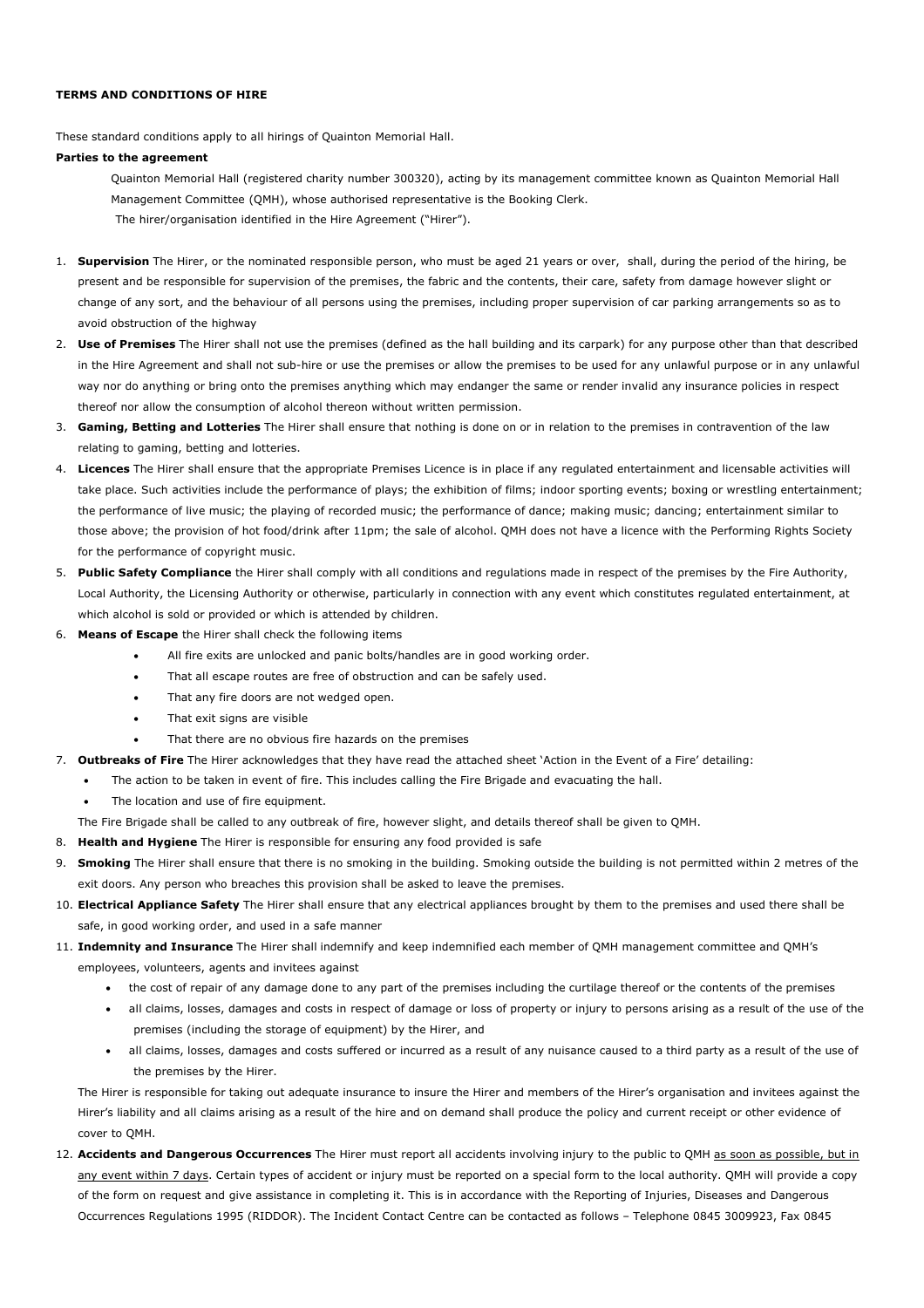3009924, Website [www.riddor.gov.uk](http://www.riddor.gov.uk/) or via the HSE website [www.hse.gov.uk](http://www.hse.gov.uk/), Post: Incident Contact Centre, Caerphilly Business Park, Caerphilly, CF83 3GG

- 13. **Explosives and Flammable Substances** The Hirer shall ensure that
	- highly flammable substances are not brought into or used in any part of the premises AND that no internal decorations of a combustible nature (e.g. polystyrene, cotton wool) shall be erected without the consent of QMH.
	- No decorations are put up near light fittings or heaters.
	- No use of fireworks (either indoor or outdoor varieties) occurs on the premises (including outside areas)
- 14. **Heating** The Hirer shall ensure that no portable heating appliances shall be used on the premises without the prior written consent of QMH.
- 15. **Drunk and Disorderly Behaviour and Supply of Illegal Drugs** Drunk and disorderly behaviour shall not be permitted either on the premises or in its immediate vicinity. Alcohol shall not be served to any person suspected of being drunk nor to any person suspected of being under the age of 18. Any person suspected of being drunk, under the influence of drugs or who is behaving in a violent or disorderly way shall be asked to leave the premises. No illegal drugs may be brought onto the premises.
- 16. **Animals** The Hirer shall ensure that no animals (including birds) except guide dogs are brought into the premises, unless agreed in advance by OMH.
- 17. **Fly Posting** The Hirer shall not carry out or permit fly posting or any other form of unauthorised advertisements for any event taking place at the premises, and shall indemnify and keep indemnified each member of QMH's management committee accordingly against all actions, claims and proceedings arising from any breach of this condition.
- 18. **Sale of Goods** The Hirer shall, if selling goods on the premises, comply with fair trading laws and any code of practice used in connection with such sales. In particular, the Hirer shall ensure that the total prices of all goods and services are prominently displayed, as shall be the organiser's name and address and that any discounts offered are genuine and can be verified, and comply with the relevant codes of practice on price indications.
- 19. **Cancellation** If the Hirer wishes to cancel the booking before the date of the event, such cancellation must be made in writing and will be subject to the payment of cancellation charges in accordance with the current tariff. QMH reserves the right to charge an administration fee in respect of any such cancellation by the Hirer.

QMH reserves the right to cancel this hiring by written notice to the Hirer in the event of

- a) the premises being required for use as a Polling Station for a Parliamentary or Local Government election or by-election
- b) QMH reasonably considering that such hiring is likely to lead to a breach of these terms and conditions, any relevant licensing conditions, or other legal or statutory requirements, or unlawful or unsuitable activities will take place at the premises as a result of this hiring
- c) the premises becoming unfit for the use intended by the Hirer
- d) an emergency requiring use of the premises as a shelter for the victims of flooding, snowstorm, fire, explosion or those at risk of these or similar disasters.

In any such case the Hirer shall be entitled to a refund of any fee already paid, but the QMH shall not be liable to the Hirer for any resulting direct or indirect loss or damages whatsoever.

- 20. **End of Hire** The Hirer shall be responsible for leaving the premises and surrounding area in a clean and tidy condition, properly locked and secured unless directed otherwise and any contents temporarily removed from their usual positions properly replaced, otherwise QMH shall be at liberty to make an additional charge. All keys must be returned to the keyholder from whom they were collected within 48 hours
- 21. **Noise** The Hirer shall ensure that the minimum of noise is made on arrival and departure, particularly late at night and early in the morning. The Hirer shall, if using sound amplification equipment, avoid excessive noise after 11pm, comply at all times with the noise limitation device provided in the main hall, and comply with any other licensing condition for the premises and the Good Neighbour Policy document attached to this agreement.
- 22. **Stored Equipment** Unless otherwise agreed in advance, all equipment and other property must be removed at the end of each hiring or fees will be charged for each day or part of a day at the hire fee per hiring until the same is removed. QMH may remove and dispose of equipment and property within 7 days after the agreed storage period has ended or where fees have not been paid and charge the Hirer any costs incurred
- 23. **Noticeboards** The noticeboards may be used for attaching decorations or posters, using drawing pins or map pins, taking care not to damage the fabric covering. DO NOT USE STAPLES. Do not apply pins or sellotape to the wood surrounds.
- 24. **Alterations** No alterations or additions may be made to the premises nor may any fixtures be installed or placards, decorations or other articles be attached in any way to any part of the premises, except the notice boards, without the prior written approval of QMH. The Hirer must make good any damage caused to the premises by any alterations or additions.
- 25. **Rights** The agreement to hire the hall constitutes permission only to use the premises and confers no tenancy or other right of occupation on the Hirer. None of the provisions of the agreement to hire the hall are intended to or will operate to confer any benefit pursuant to the Contracts (Rights of Third Parties) Act 1999 on a person other than QMH and the Hirer.
- 26. **Data Privacy** The Hirer confirms that the QMH Data Privacy Notice has been provided as part of these Terms and Conditions and agrees that the personal data provided may be processed as described in that Notice.